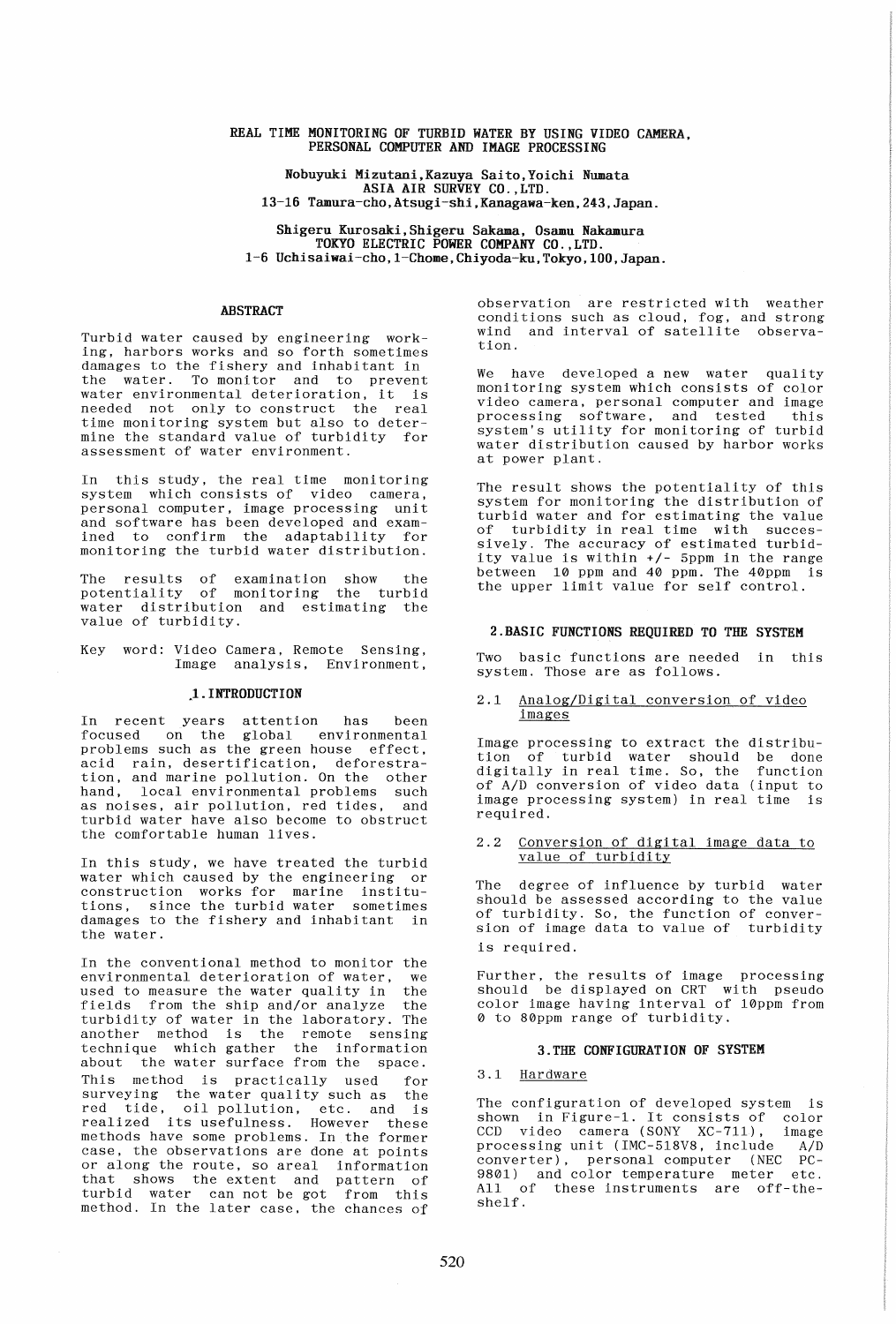

Figure-l The configuration of system.

#### 3.2 Software

The softwares for this system mainly consists of two parts as follows, and are written by C language and macro assem-<br>bler.

3.2.1 Initialize The values needed for correction processing should be entered for initializing the system. Based on values, preliminary factor is determined by multiplying shading correction factor by surface reflection correction factor. Regard to shading correction factor and surface reflection correction factor refer the following section.

3.2.2 Image processing In the image processing step, we make final correction factor at first from multiplying preliminary correction factor by RGB's balance correction factors that calculated from color temperature meter. Then using biband image calculated from video image<br>data which after correction and the which after correction and the<br>itative model-which-represents the quantitative model which represents relation between value of image and turbidity, we convert the image data to turbidity's value, and finally display the result on the CRT. The details of this step are mentioned next section. The flow of image processing is shown in Figure-2.





Figure-2 The flow of image processing

# 4.CORRECTION OF VIDEO IMAGE DATA

The video images taken in the field include many kind of noises which prevent the precise analysis.

In the following, we show the correction algorithm which developed for system to remove these noises and to extract the<br>turbid water distribution exactly from water distribution exactly video images.

## 4.1 Correction of shading

Shading is the phenomenon that the<br>brightness decrease according to the brightness decrease according to the separation from the center of image and separation from the center of image and<br>is often observed in the optical instru-<br>ments which use the lens. In the video ments which use the lens. In the images, this shading effect occurred and bring about wrong data to the analysis of turbidity. This shading is inherent to the system including the lens to be used and signal processing unit. Then the correction to eliminate shading efrect is needed for each system.

In our system, the correction factor of shading for whole image area is calculated by taking ratio of each pixels value<br>to the value of pixel positioned center the value of pixel positioned center of image.

## 4.2 Correction of surface reflection

The developed system is designed monitor the object area from the land. This means that the object area is viewed obliquely by video camera. In this case, the reflected ray from the surface add to the ray reflected from the materials<br>under the surface which relate to the under the surface which relate to the turbidity. This surface reflection beturbidity. This surface reflection be-<br>comes to the noise and its volume depends<br>on the relation between incident angle of ray and viewing angle of video camera. As the surface reflection is influenced many factors such as wave and billow caused by wind, distribution of sunlight and skylight and etc., we adopt empirical method as follows.

The video image data at many depression angle are collected synchronously with the vertical video image data for homogeneous water surface. Using these data, the ratio of image to vertical image at each depression angle are calculated. Figure-3 shows the procedure of taking oblique image and vertical image for same target.



Figure-3 The procedure of taking oblique image and vertical image for same target.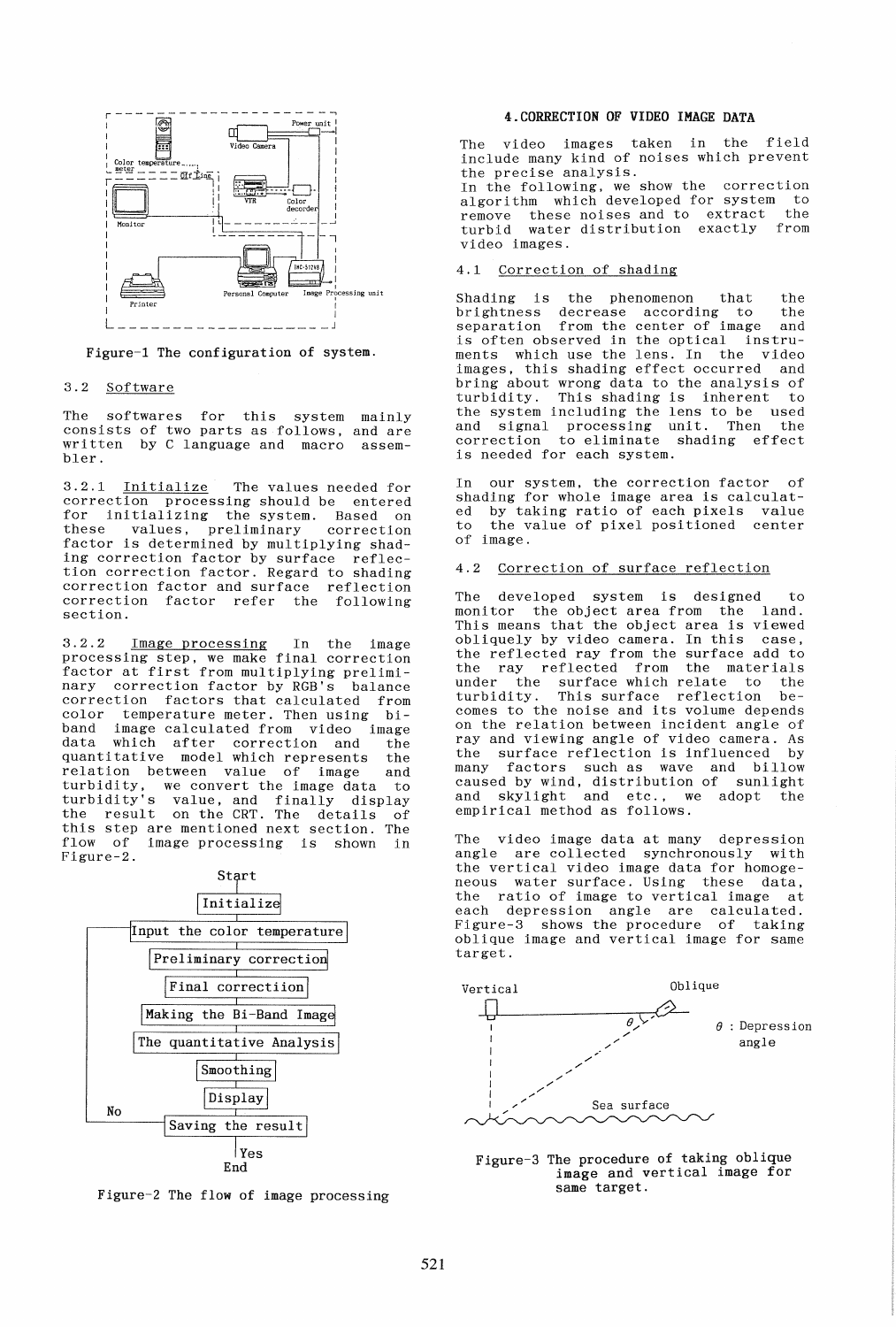And Figure-4 is the graphs which show the ratio between each depression angle data and vertical data of blue, green and band. In the graphs the regression lines are plotted. To correct the surface reflection noises in video image, we have<br>used these formula and correct on each used these formula and correct pixel of whole image.

Actually these correction factor may be changed according to the weather condition, sea state, altitude and azimuth of sun, viewing angle of video camera and so<br>on. we must make the correction factor on, we must make the correction factor<br>for each case. But, it is not practical each case. But, it is not practical<br>make the correction factor for each to make the correction factor<br>case. Therefore, we make the Therefore, we make the regression line which possible to be used for all of data. The formula of each regression line are as follows.

- $R : Crr=1.01-exp(-0.046*D-0.60)$
- G :  $Crg=1.01-exp(-0.045*D-0.50)$
- B :  $Crb=1.00-exp(-0.070*D-0.05)$





 $\overline{20}$ 

40 60 80

Depression angle

## 4.3 Correction of RGB balance

The video camera collects the information with three band, namely, blue, green and red. To express the color of object exactly as color temperature by video camera, it is necessary to adjusting the balance between red, green and blue. This is called as "white balance" and is essential factor for extract physical characteristics of object from video images, such as quantilization of turbidity of water(expressed by reflectance) from the data obtained by video camera.

The output values of red, green and blue from video camera are written as follows.

| ER ' |     | = Kr * ER         |  |
|------|-----|-------------------|--|
| EG ' | $=$ | $Kg$ * EG         |  |
| EB ' | $=$ | $Kh$ $\star$ $ER$ |  |

ER, EG and EB are reflected energies from the turbid water at wavelength red, green and blue respectively, and ER', EG' and EB' are values of output signals from video camera respectively. Kr, Kg and Kb are white balance coefficients of video camera determined by system's intensity. The ideal values of white balance coeffi-<br>cients for the "white" is Kr=Kg=Kb=1. "white" is Kr=Kg=Kb=1.

Though we can adjust white balance at<br>every color temperature with the method every color temperature with the mentioned above, we must take the data of<br>white object at each time when the color white object at each time when the color<br>temperature changes to correct white temperature changes to correct white balance. It is not practical to do process during the field observation because of incessant fluctuation of color temperature of the object.

On the other hand, the video cameras made recently have a mechanism of adjusting white balance. It uses the balancing of output from video camera about reflected<br>energy from object, namely, equalizing from object, namely, the value between ER-EG and EB-EG. This method is not in need of taking a information of target of white color, and the correction process can be done automatically. However, this method is liable to be affected by changes of color temperature, because the value of output signals<br>from video camera is not related to from video camera is not related to color temperature linearly.

Therefore, we adopted a new method to the system. We determined at first experimentally the ratios of output signals of red<br>and blue bands to output signal of green and blue bands to output signal of band respectively for many color tempera-<br>tures. Then these relations are entered Then these relations are entered in the system. Through these process, once the color temperature at observation<br>time is entered to the system before the time is entered to the system before start of data gathering, we can extract<br>color information(physical characterisinformation(physical characteris-<br>such as reflectance from turbid tics such as reflectance water) based on the given standard value. The relation that entered into the system is shown in Figure-5.



Figure-5 The relation between color temperature and correction factor that enterd into system.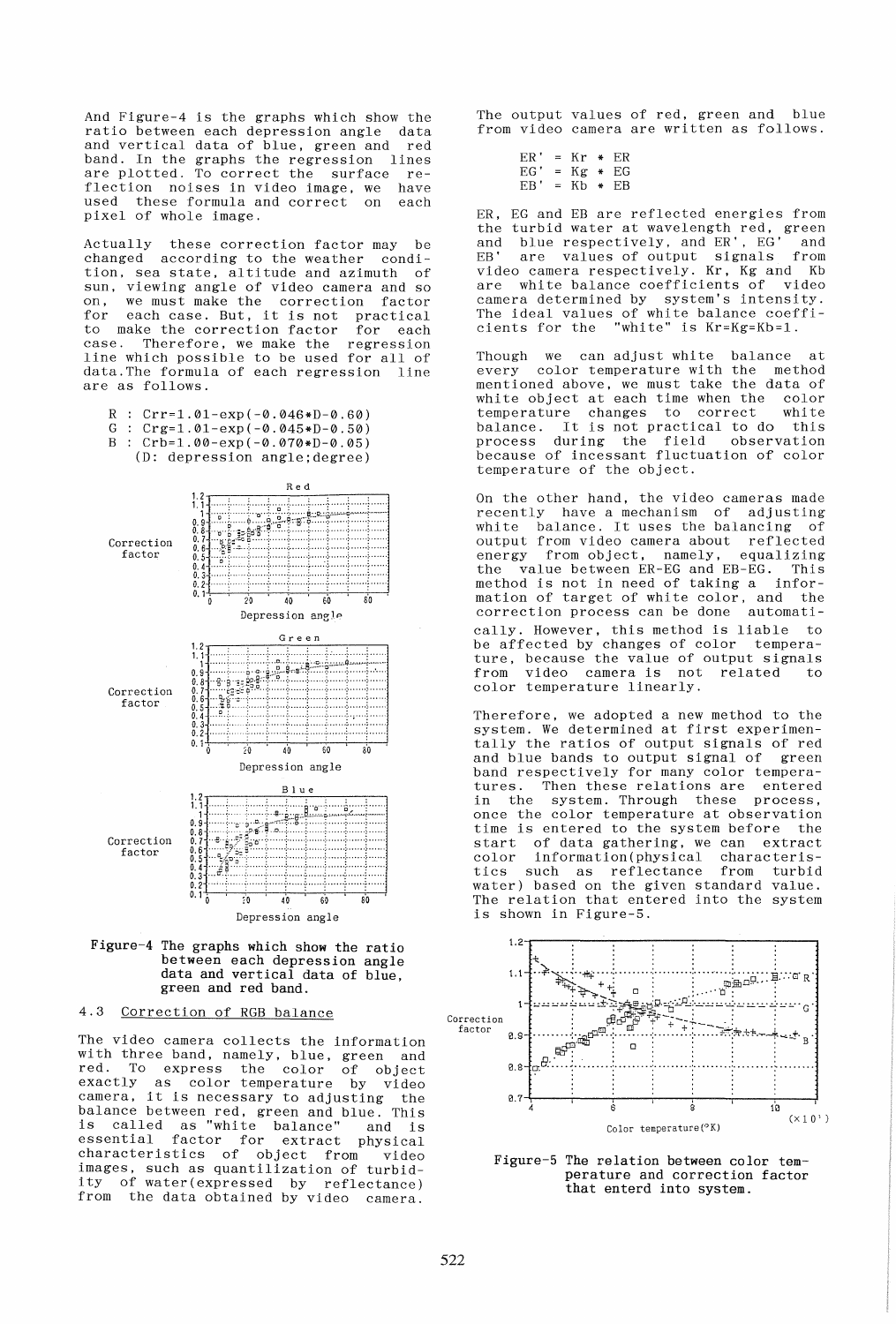### 4.4 Bi-band calculation and quantitative analysis

It is necessary to estimate the turbidity of water for assessing the influence of turbid water to environment. We have developed the quantilization model which uses the correlation analysis between video image data and turbidity of water. To get a absolute value of turbidity, the field observation using turbidmeter was done synchronously with the collection of video image data.

For correlation analysis, we use the biband video data which can represent more sand video data which can represent The formula of quantilization model changes according to the component of soil included in water, namely color of soil. Therefore it is necessary to examine the relation between video image and turbidity and to make a quatilization model for each construction site before starting the monitoring.

#### 5.RESULTS AND DISCUSSION

# 5.1 The quantitative analysis model

We have made two kinds of quantitative analysis models in this study. One is the model for dark blown water which occurred by the soil of sea bottom at the harbor of power plant as a turbid materials, and other is the model for yellow brown water which occurred by the soil at construction site.

Bi-band video image which normalize the change of radiance are used as input data<br>for the model. Through the model which the model. Through the model which correlate the video image and turbidity of water, we have derived the exponential functions as a regression line for quantitative analysis. The regression line for dark blown water at the harbor, of course, differed from the yellow brown water at construction site as mentioned before. Those are shown in Figure-6, and the 99% significance level of the regression lines are shown in Figure-7. It is<br>realized that the accuracy of model is realized that the accuracy of model 40ppm's turbidity. This value satisfies the accuracy requested for the system.



(l)Model for dark brown water.





Figure-6 The exponential function of the regression line for quantitative analysis.



(l)Model for dark brown water.



(2)Model for yellow brown water.

Figure-7 The 99% significance level of the regression lines shown in Figure-6

# 5.2 Evaluation of image data

The video camera of the system was set up at the smokestack of the power plant, and the images which show the distribution of turbid water caused by the tanker in the harbor were taken. These video images were analyzed using the method mentioned before. Photo-1 is a video image printed through the video-printer, and Photo-2 is the result of analysis which shows the distribution pattern of turbid water.

This data was taken with 18 degrees depression angle, so the specular reflection of the sun was included in the image. Though the specular reflection